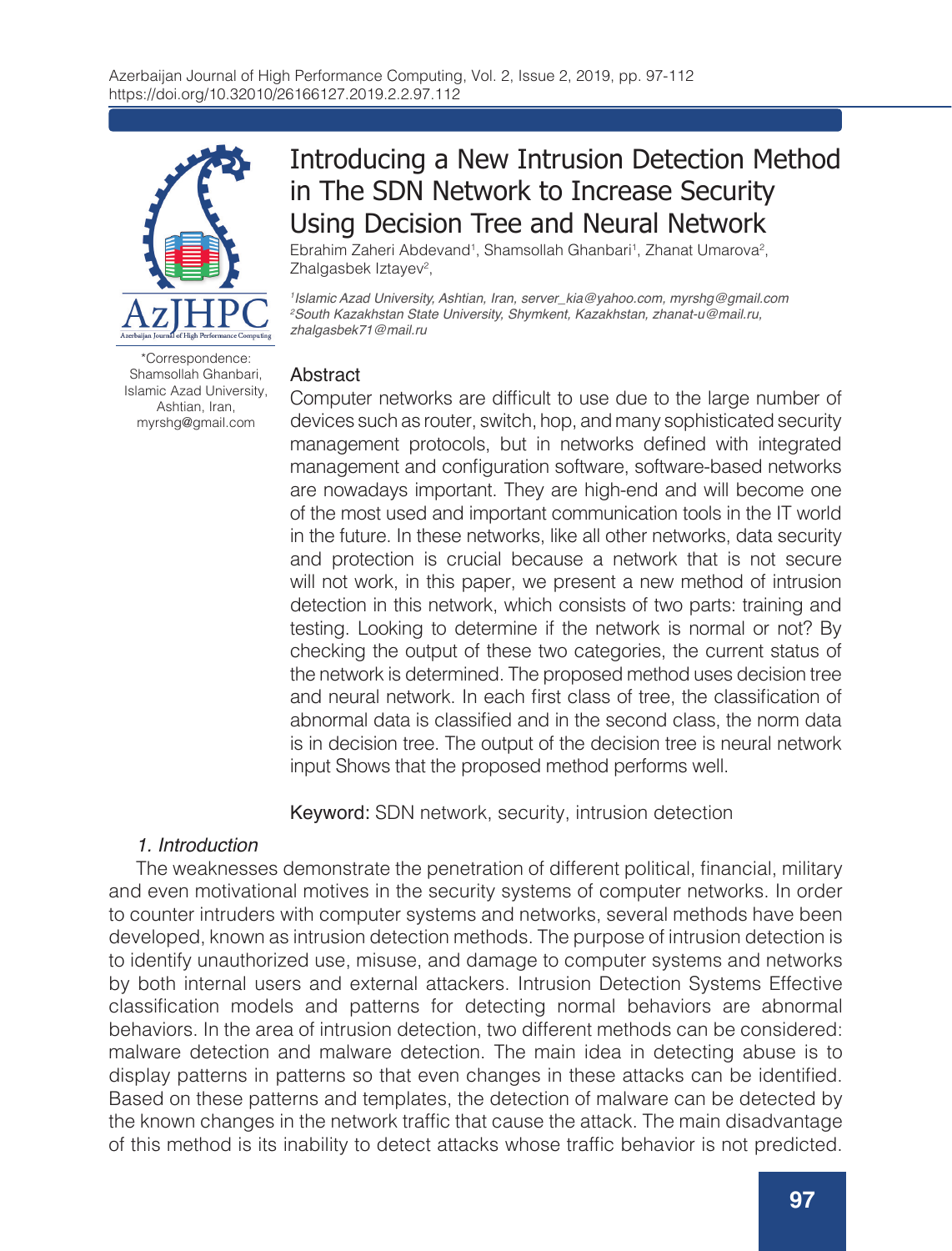The main purpose of the anomaly detection method is to construct a statistical model to define normal traffic. In this case, any deviation from this model can be considered as anomalous and can be diagnosed as an attack. Using this method is theoretically feasible to diagnose unfamiliar attacks, although in some cases, this may result in a high rate of error reporting. The ability to detect unfamiliar attacks has been a source of growing interest in developing new methods for detecting malformations in recent years (Ali, Sivaraman, Radford & Jha, 2015), Scott-Hayward, Natarajan & Sezer, 2015, Kim & Feamster, 2013).

The emergence of software-defined network architecture - and the separation of control - from the data-level - is accompanied by advantages and disadvantages that have posed challenges in designing anomaly detection systems. Attacks can have a major impact on SDN architecture (Nunes, Mendonca, Nguyen, Obraczka & Turletti, 2014). The most dangerous situation that can occur is when the SDN controller is attacked, which can occur by exploiting the weaknesses of the processes and services implemented in the controller. As a result, the entire SDN network will be affected, and attackers will be able to take control of the entire network (Van Trung, et al., 2015, October, Narayanan, 2013, October).

#### *2. Software-based networks (SDN)*

SDN has been recognized as the most promising solution to the challenges of controlling complicated and complex networks. SDN made its commitment by separating network control functions from network switch components. By moving control plans from network components to stand-alone servers, switching components can be simple, cost-effective for general purposes, and at the same time control plans can rely on the design principle of distributed systems rather than distributed routing protocols in their implementations (Dang-Van & Truong-Thu, 2017).

SDN is a scheme where the central software program calls the controller to dictate the behavior of the overall network. In SDN network equipment, packet forwarding equipment is simple (data plan), while "brain" or control logic is implemented in the controller (control plan). This scheme offers many advantages over traditional methods. First, it is much easier to introduce a new idea in the network by software, modify and manipulate the fixed commands on the proprietary network equipment. Second, SDN introduces the benefits of centralized methods in network configuration. In contrast to distributed management, operators do not have to configure the entire network equipment to change the network method, instead making massive traffic forwarding decisions at a rational location in the controller with global information creates network status (Narantuya, 2015).

SDN has changed the way design and management of networks based on the logic of a centralized SDN controller, which is directly controlled by the packet management functions of network switches. It uses the API as standard as OpenFlow. The OpenFlow switch has a table of closed management rules, where each rule has a pattern (corresponding to bits in the closed header), a list of actions (e.g., drop, flood, forward out header, changing header field, or sending a packet to the controller), the set of counters (tracking the number of bytes and packets), and the priority (ambiguity between rules with patterns that overlap). By the received packet, the OpenFlow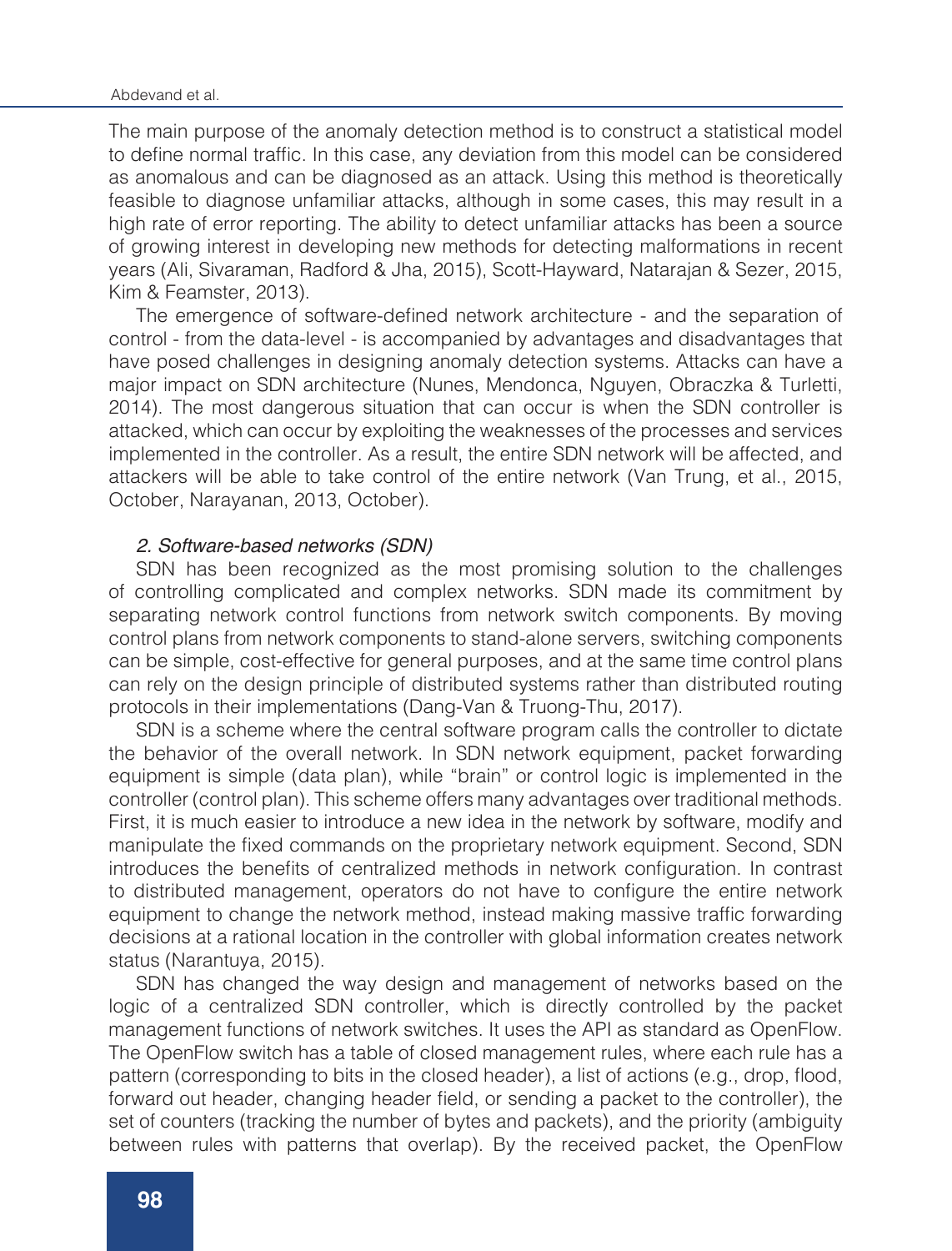switch identifies the highest priority that matches the rule and authorizes the action and increases the counter. According to the rule set by the controller program, the OpenFlow switch can behave like a router, switch, network address interpreter or something (Bozakov & Papadimitriou, 2014, May).

The concept of the standard was first put forward by researchers at Stanford, Nick McEwen, Martin Casado, and others. The first specification was released in December 2007. The researchers aimed to create an environment for communication with the campus industrial production network protocols. The study was conducted in an environment free of cost or the construction of experimental networks or the impact of generated traffic on the network. The first out-of-campus focus on OpenFlow as a bandwidth scaling tool came from large data centers. The ONF Foundation began in 2008 intending to promote a new form of SDF networks compatible with the OpenFlow protocol. To this end, the Foundation is responsible for standardizing the OpenFlow protocol. Unlike most IT standardization groups or consortiums, the ONF Foundation was not founded by infrastructure technology providers but by companies that were eager to use the technology, such as Google, Facebook, Microsoft, Yahoo, and four others (Campbell, & Ying, 2011).

#### *3. Previous methods*

Researchers have worked on the detection of anomalies and have used neural network combinations with fuzzy clustering to solve both the problems of low accuracy of diagnosis and the stability of diagnosis based on neural network based intrusion system. The authors of the article (Scott-Hayward, S., 2015, April) used a two-way neural network to detect malformations and malformations. Radial basis function networks have been used as a real-time clustering model, and elemental networks are used to reconstruct memory from past events.

Dangovas, V., & Kuliesius, F. (2014, January) present an important study of the use of neural networks for the detection and classification of intrusions. The purpose of the study is to determine which neural networks categorize the attacks well, leading to a higher detection rate for the attack. This study focuses on categorizing two types of records: a single class (normal or attack) and several classes. Where neural networks also classify attacks. In this work, five types of neural networks have been tested.

Giotis, K., Argyropoulos, C., Androulidakis, G., Kalogeras, D., & Maglaris, V. (2014) used a reduced neural network whose size was reduced based on the grouping of inputs. Reducing network size speeds it up. Incoming features are divided into four categories Content features Basic features Time-based traffic features and Host-based traffic features. In this network, the connection between the input layer and the hidden layer is based on the category of attributes. The advantage of the above method is to reduce the impact of the attack because the network is quickly cleared of the attack, but its drawback is the accumulation and congestion in some switches.

Dotcenko, S., Vladyko, A., & Letenko, I. (2014, February) conducted a face-to-face research in which two different methods were examined in terms of accuracy and time. Part of the KDD dataset was selected as the training data and then applied to the dataset for better result of the feature selection algorithm PCA used in the next step, SVM + DT + Boosting and SVM + DT + Bagging. The comparison is applied and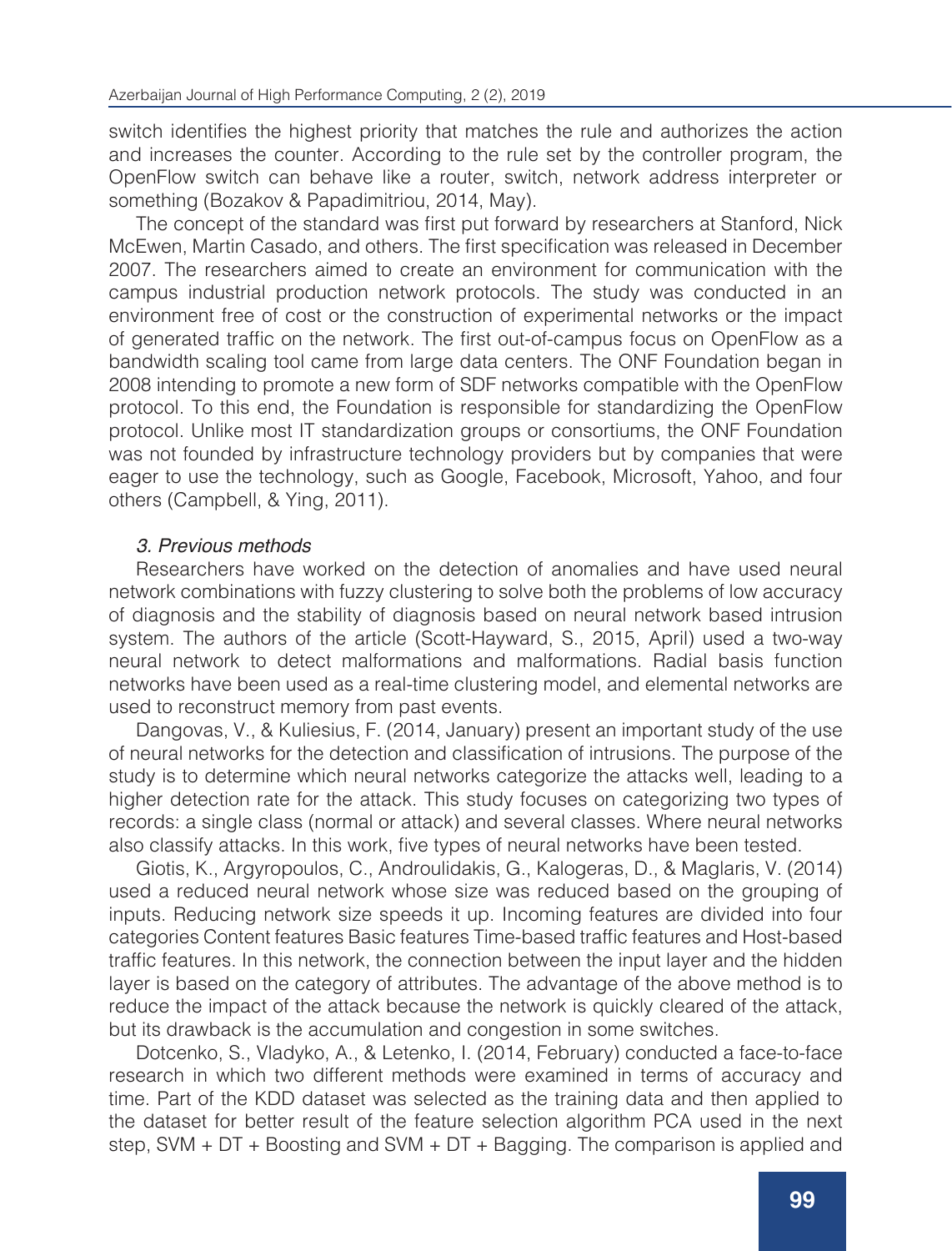evaluated. The above method is very accurate, but the processing time is high.

The paper [1] presented a research need on different machine learning algorithms. In the method presented by the author, first, by using the genetic algorithm, the effective features of the KDD dataset, which is 2 in number, are reduced, and several different classifications based algorithms are used to investigate and compare the results in this study. It is suggested that the use of the feature selection module improves the speed and precision of the performance of the segment and ultimately compares several machine learning methods as classifiers, the full results of which are presented by Kreutz, D., Ramos, F., Verissimo, P., Rothenberg, C. E., Azodolmolky, S., & Uhlig, S. (2014). The disadvantage of the method described above is that it should be fully information about the network and not applicable to short circuits where not much information is available.

Porras et al. (2015, February) used an algorithm to detect infiltration in softwarecentric networks, and in this algorithm, each particle is distributed in the network environment and case of abnormal states, the pheromone value is increased and finally the particles that More than average they have intrusive states, one of the major disadvantages of this method is the dependence of the proposed method on the network topology, which makes it not available in all networks.

In the paper by Wang et al. (2015, June), a combination of three genetic algorithms, decision tree, and neural network is used to detect the intrusion. In this algorithm, the neural network input is optimized with genetics and decision tree and five-layer neural network is used. Separating and combining data with one module increases processing time.

Kim et al. (2015, October) used data mining techniques to analyze network data. This research, with a comprehensive review of all the articles in this topic, has provided a review article to summarize the methods presented in evaluating intrusion detection systems. Finally, a comprehensive comparison between the existing methods is presented.

In a study by Sayeed et al. (2015, September), multiple credit rating methods including logistic regression, linear discriminant analysis, k-nearest neighbor, neural network, decision tree, backup vector machine on eight real datasets have been compared and concluded that the methods are neural network and support vector machine have been better than other methods in classification. The main disadvantage is the high consumption of resources involved.

### *4. The proposed method*

We propose a method for detecting intrusion into the sdn network by combining the following classification methods.

• Selecting 80% of data as training and 20% as testing

• Classification of test data by three methods neural network, svm vector machine, and decision tree

• The result of the status of the test data is equal to the majority vote of the three classes proposed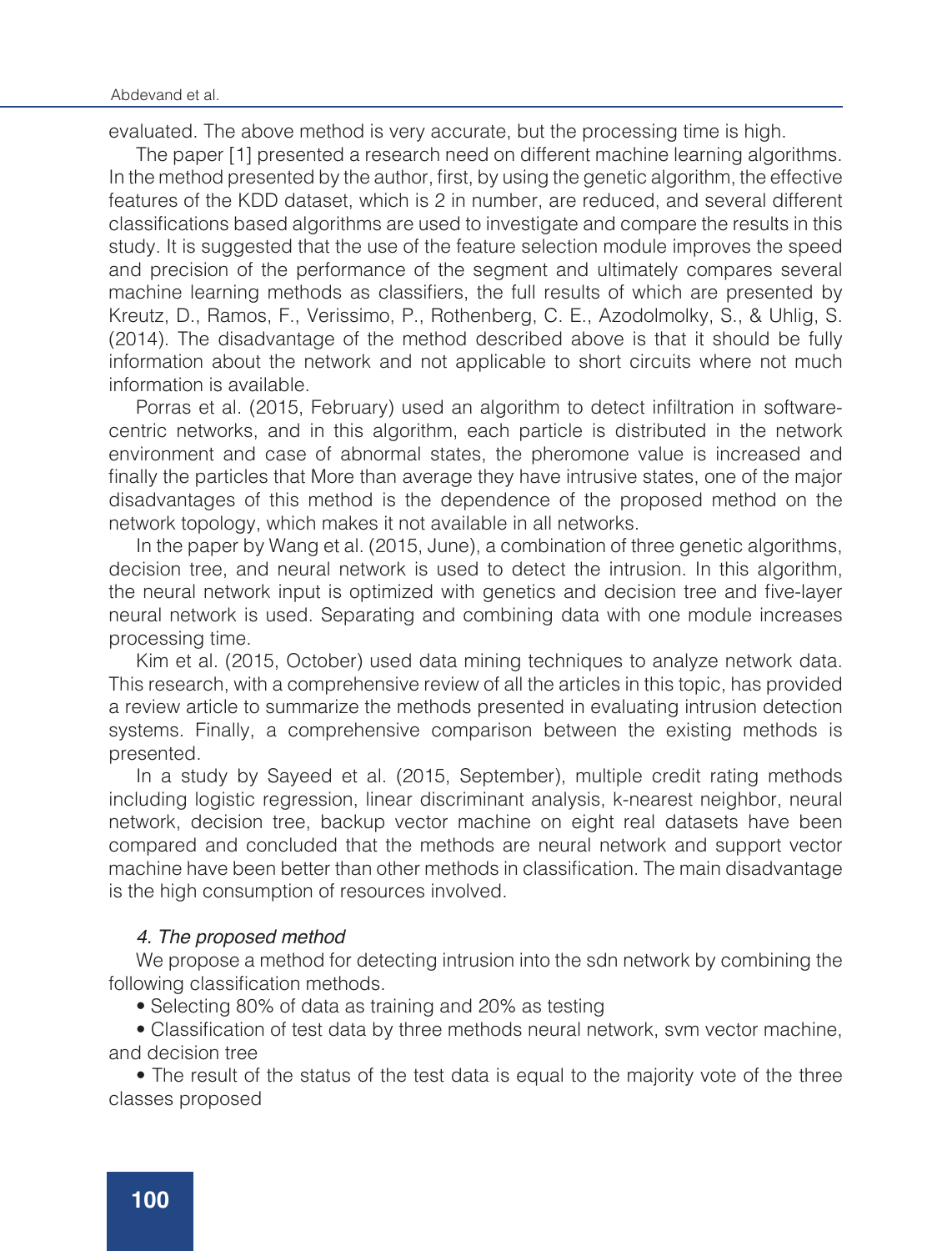### 4.1. Classification of Test Data by Neural Network

RBF networks have the most use after pre-release networks. As its name implies, this network uses radial functions. The RBF network consists of a hidden layer of basic functions or neurons. In each input neuron, the input distance and the center of the neuron are calculated. Then they give the distance value as the input to the base function, and its value is the output of the neuron. The final output value of the RBF network is calculated based on the weighted sum of the outputs of the base functions with the unit bias value. Based on the research done, RBF neural networks have the following two advantages over other neural networks:

They can model nonlinear functions using only one hidden layer, making it easy for the user to guess how many hidden layers there are.

By changing the linear composition of the output layer neuron, learning of the RBF network can be accelerated.

In this study, as the goal was to detect attacks from normal access, so we assigned a class of normal number and otherwise assigned the number 0 so that the neural network could perform smoothly.

The details of the neural network are as follows:

This neural network has eight inputs, five hidden layers and outputs. The inputs are the same as the vector properties of the IOT network; in each hidden layer, there is a four-value property and the output is the test data class. For each output, there is a relation as follows:

 $Result = w_1F_1 + w_2F_2 + w_3F_3 + w_4F_4 + w_5F_5$ 

 $F_1, F_2$ , and ... are the same k attributes selected and w is the weight of each attribute. The values of w are obtained based on the values of the training data.

The neural network uses the perceptron algorithm to learn the coefficients as follows.

1. We assign random values to weights

2. Apply perceptron to individual training examples. If the example is found to be incorrect, we correct the values of the perceptron weights.

3. Are all training examples evaluated correctly?

- Yes (end of algorithm)
- No; Return to Step 2

After the training data is obtained using the coefficients, the test data is entered into test data, which is the vector whose normal attack or normal status is not specified to be computed. And then, the calculation of the neural network coefficients is updated to make it more accurate for subsequent records. Each test record becomes a training record after the result.

• The percentage of similarity of each test data is calculated with the training data in the abnormal state

• The percentage of similarity is equal to the number of common features that the vector has with the training data vectors; the latter is expressed as a percentage, and the highest value is chosen as a percentage of similarity (Karimazad, R., & Faraahi, A., 2011, September).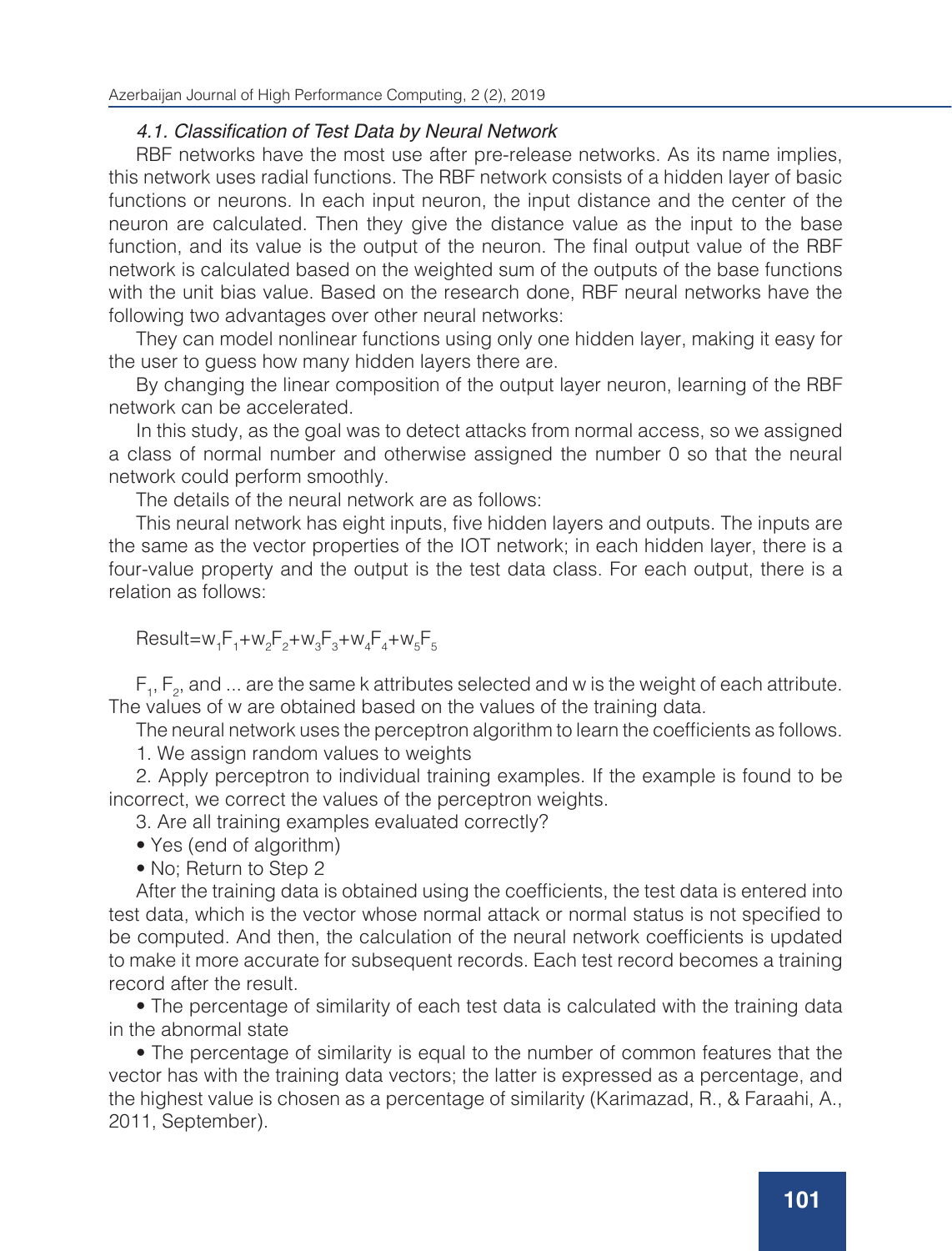#### 4.2. Data classification by SVM

SVM support vector machine is a learning process based on statistical learning theory, which is one of the best machine learning methods used in data mining. It has been very successful in issues of data classification and pattern recognition, such as text categorization, face recognition in images, handwriting recognition and bioinformatics.

SVM is a binary classifier that separates two classes using a linear boundary. This method uses all bands and an optimization algorithm to obtain the samples that form the boundaries of the classes. These examples are called support vectors. Some training points that are the closest to the decision-making boundary can be considered as a subset for defining decision-making boundaries and as a support vector. Suppose the data is made up of two classes, and the classes in total have  $x =$  $i, i = 1, \ldots, L$ . The training point is that xi is a vector. These two classes are labeled with  $y = 1$ . The optimal boundary method is used to calculate the decision boundary of two completely separate classes. In this method, the linear boundary between two classes is calculated as follows:

1- All class +1 samples are located on one side of the border, and all class-1 samples are located on the other side of the border.

The decision-making boundary shall be such that the distance between the closest teaching samples of the two classes to each other is perpendicular to the decisionmaking boundary as far as possible.

A linear decision boundary, in general, can be written as follows:

w.  $x + b = 0$ 

X is a point on the decision boundary, and w is a n-dimensional vector perpendicular to the decision boundary. b / || w ||. Distance between source and decision boundary and w. X represents the interior multiplication of two vectors w and x.

Since multiplying a constant on both sides of the equation will still be equal.

The first step in calculating the optimal decision boundary is to find the closest two-class training examples. In the next step, the distance between those points is calculated perpendicular to the boundaries that completely separate the two classes. The optimal decision boundary is the border that has the maximum margin. The optimal decision boundary is calculated by solving the following optimization problem.

$$
\min_{w,b} \min_{i=1,..,l} \left[ y_i \frac{(w.x_i + b)}{|w|} \right]
$$

Given the above equation and performing a series of mathematical operations, the above relation becomes the following relation.

$$
\min_{w,b} \frac{1}{2} |w|^2, y_i(w, x + b) - 1 \ge 0 \quad i = 1, ..., L
$$

It is difficult to solve the relation as mentioned above optimization problem. To simplify it by using indefinite Lagrange coefficients, this optimization problem can be transformed into the following form:  $\lambda_{\!\scriptscriptstyle\parallel}$  are Lagrange coefficients.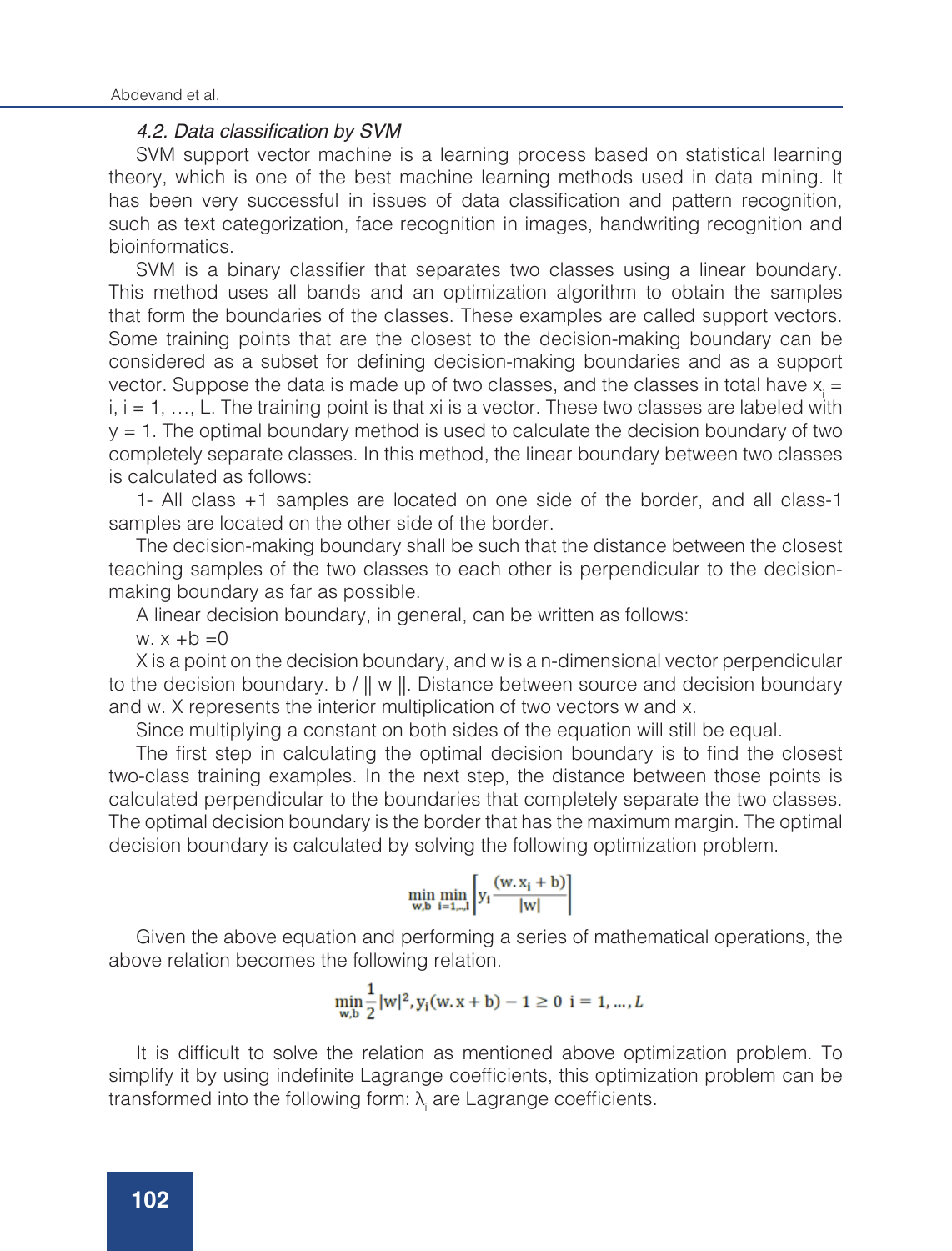$$
\max_{\lambda_1, \dots, \lambda L} \left[ -\frac{1}{2} \sum_{i=1}^L \sum_{j=1}^L \lambda_i y_i (x_i, x_j) y_j \lambda_j + \sum_{i=1}^L \lambda_i \right]
$$
  

$$
\lambda_i \ge 0 \qquad i = 1, \dots L
$$
  

$$
w = \sum_{i=1}^L \lambda_i y_i = 0
$$

After solving the above problem and finding the Lagrange coefficients, w is calculated using the following equation.

$$
w=\sum_{i=1}^L \lambda_i y_i x_i
$$

The  $\lambda_i$  of the support vectors will be greater than zero, and  $\lambda_i$  of the other points will be zero. Therefore, given the high and zero relation of λi to xi that are not support vectors, only a limited number of training points that are support vectors are needed to reach the decision boundary.

#### *4.3. Decision Tree*

In this sense, the target is represented in the form of a tree in which the tree is constructed using the principle of recursive partitioning. There are features in this type that are useful as a partitioning feature or as a node based on information criteria, and then the process continues, repeated over and over again for each child node until all features are considered.

Moreover, build a decision tree. Some pruning techniques may be taken to reduce tree size and thus to avoid over-sized. In this section, we use the C4.5 decision tree algorithm in machine learning tools for our experiments.

Algorithm C4.5 is a process for generating an initial decision tree from a training dataset in which the training data is produced as a decision tree. The decision tree is structured with two types of nodes, the leaf node representing a set of data, and the decision node that identifies some tests that must be performed on the value of a single attribute with a branch and sub tree for each test result. The decision tree can be used to classify a new instance. By starting from the root of the tree and moving across it to reach a leaf. In each node without leaf decision, we calculate the result of the test properties in the node, moving on to the root side under the selected tree.

Once the vector attributes are specified, the C5 decision tree for the attributes is constructed as follows:

- This tree is four regular, meaning each node has four children.
- Nothing at the root.

• At the first level (root children) having four nodes, the first field information is stored which has values 1 to 4, from left to right, respectively.

• In the second level, where each node has four nodes in the first level, the second field information is stored, with values from 1 to 4, from left to right, respectively.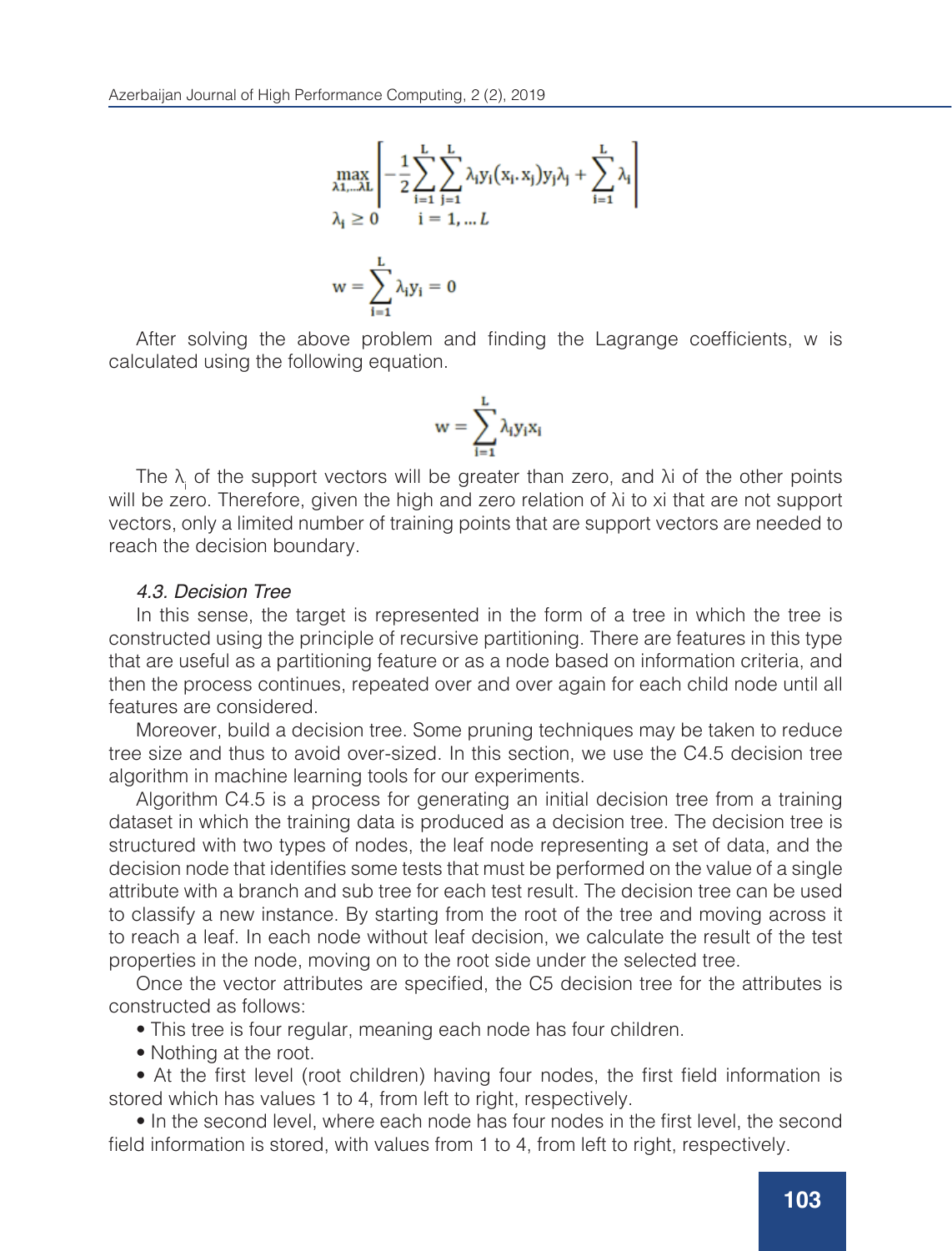At the third level, where each node has a second level of 4 nodes, the third field information is stored, with values from 1 to 4 in the left to right order, respectively.

• In the fourth level, where each node has a level 4 node of 4 nodes, the Num\_ Unique Operators field information is stored, which has values 1 to 4, from left to right, respectively.

• At the fifth level, where each node of the fourth level has four nodes, the fourth field information is stored, which has values 1 to 4, from left to right, respectively.

• At the sixth level of each node, the fifth level has two nodes and the tree leaves are stored, which is the desired vector class.

• Based on the above, the C5 tree is built (Alghuried, 2017).

### *4.4. Determining the Status of Test Data*

So far, the test data has been classified by three classes of neural network, decision tree and svm. According to the output of these three methods, the test data status is as follows:

• If the three classes of clauses  $+$  state the status of the test vector  $+$  is the test data +

 $\bullet$  If two classes of clauses + declare the status of the test vector +, the test data is +

• If three classes of clauses state the status of the test vector - declare the test data

• If two classes of clauses state the status of the test vector - declare the test data

### *5. Evaluation*

To simulate the proposed method, two training and testing datasets were used. In the test phase, first, the data whose status is known are classified into positive and negative groups. The negative group is the data that should be alerted and the positive group is the normal data group and no alert is required. The test dataset is for data that needs to be checked for status that needs to be alerted; according to what was said in the previous chapter, there are four modes for which several criteria then evaluate them. Matlab software was used for the simulation. The following two methods have been selected to compare and evaluate the proposed method:

In the reference written by Boero et al. (2017, September), a mixed negative selection algorithm for the detection of anomalies is presented. The purpose of this algorithm was to improve the negative selection algorithm when faced with high dimensional problems and data. In this study, binary and real identifiers have been used simultaneously. Each input sample is first evaluated with binary identifiers. If binary identifiers identify this sample, this sample is considered to be anomalies. If binary identifiers do not recognize the input sample, it will be evaluated using true identifiers. If binary identifiers do not recognize this sample, this sample will be considered as a normal sample and if identified using these true identifiers, it is considered an anomaly in the system.

Ajaeiya et al. (2017, July) believe that network intrusion detection based on anomaly detection methods plays an important role in protecting networks. Numerous metaheuristic techniques have been used to produce anomaly detectors. Their paper proposes a hybrid approach to detect anomalies in large-scale databases, using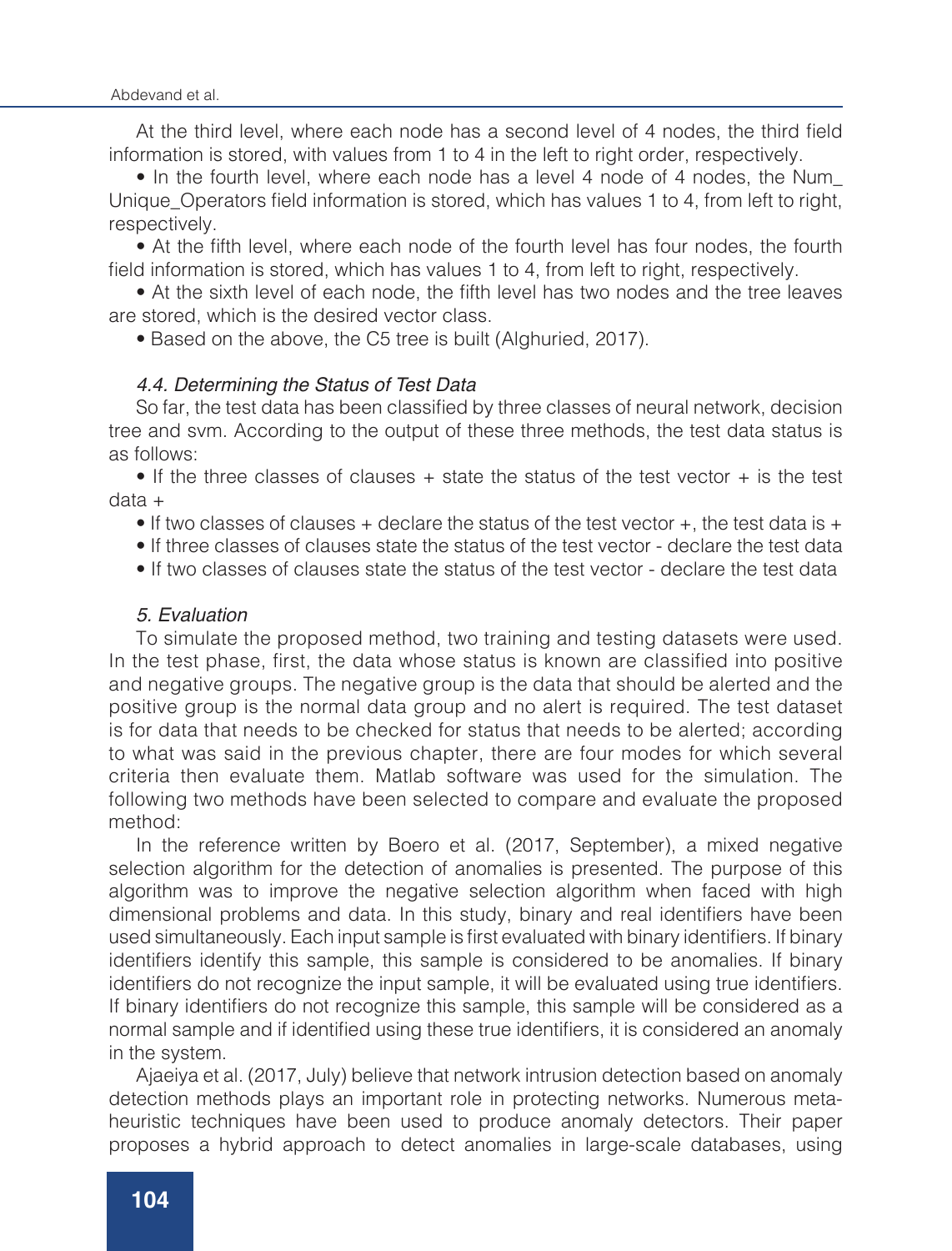

*Flowchart is the proposed method as follows:*

multi-start metaheuristic-based discoveries and genetic algorithms. This proposed approach considers the production of negative selection-based discoveries. This method was evaluated using the NSL-KDD dataset, which is a modified version of the KDD CUP 99 dataset. The results (96.1% accuracy) compared to machine learning algorithms indicate the success of this method.

# 5.1. Data Model

The IST team from the MIT Lincoln Laboratory under the supervision of DARPA and AFRL. SNHS collected the first standardized data to evaluate and assess intrusion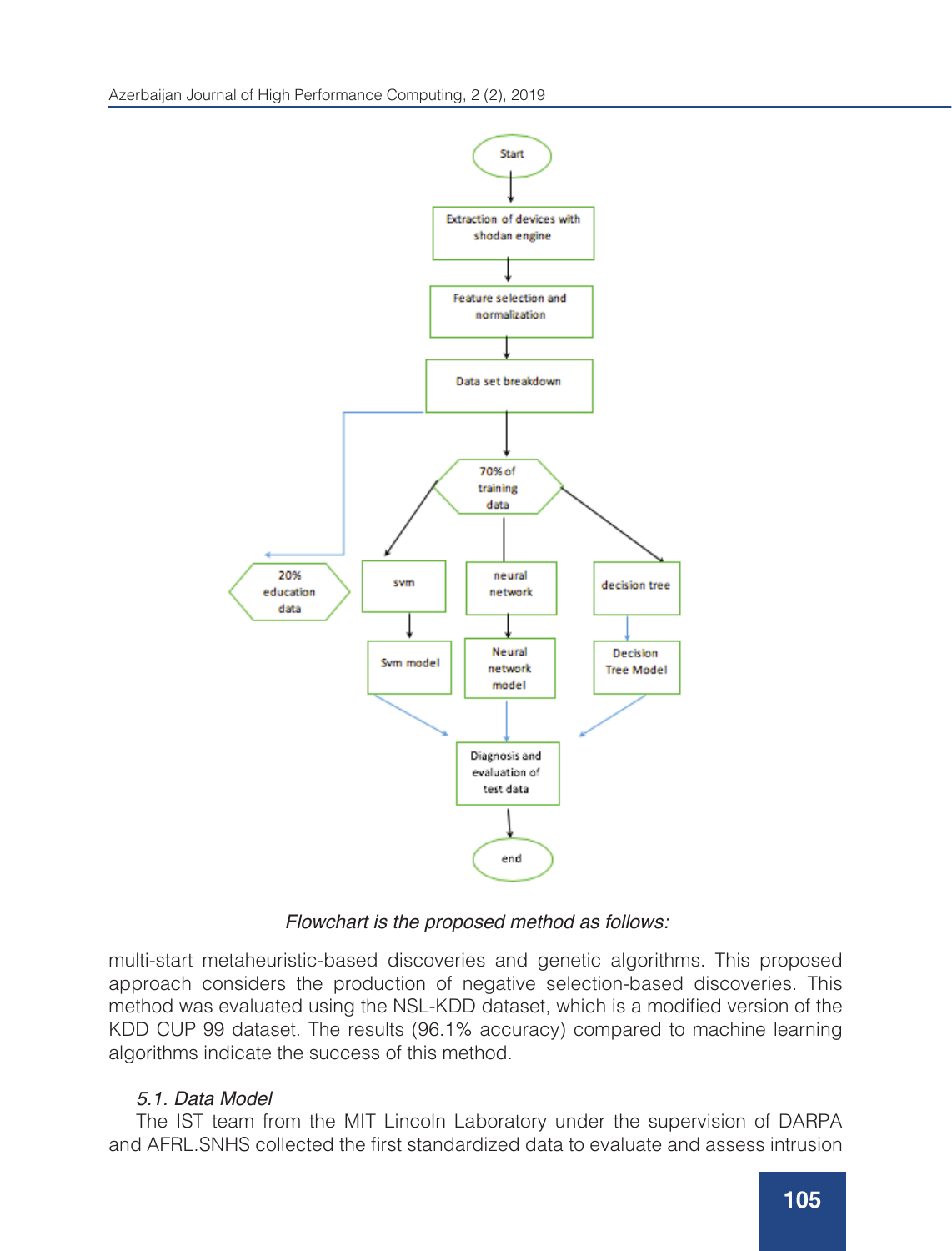detection systems. This information has been used for several weeks in a simulation to test the DARPA intrusion detection system. This dataset is categorized by year of data collection (0-1). The data set of year 6, which was carefully collected and supervised by Bai during his Ph.D. project, was used in the 3rd International Knowledge and Data Mining Competition, D KDDCUP, and the 5th conference in this field. This database contains standard connection records that contain a set of simulated attacks and intrusions into a military network. The attacks in this dataset fall into four main categories: DOS, R2L, U2R and Probe. The KDD99 dataset is organized into multiple files. In this set of files, there are two files called percent 10 and corrected, which in many studies serve as a basis for training and testing of designed systems, respectively (Cup, 1999). In this study, simulations were used to evaluate the features of the Probe section, with a set of 1000 for training and a set of 5000 for testing and evaluation.

### *5.2. Precision criteria*

One of the most important evaluation criteria is the accuracy of the output result, which is compared in Figure 2 with the accuracy of the training data criterion. This criterion shows how accurate the intrusion detection output is.



# *Fig. 2: Comparison of accuracy based on test data*

As Figure 2 shows, the proposed method is more accurate and increases as the number of test data increases, as each test data is added to the training data after execution, which increases the accuracy of the test data.

### *5.3. Runtime criterion*

In this section the time of implementation of the proposed algorithm is compared,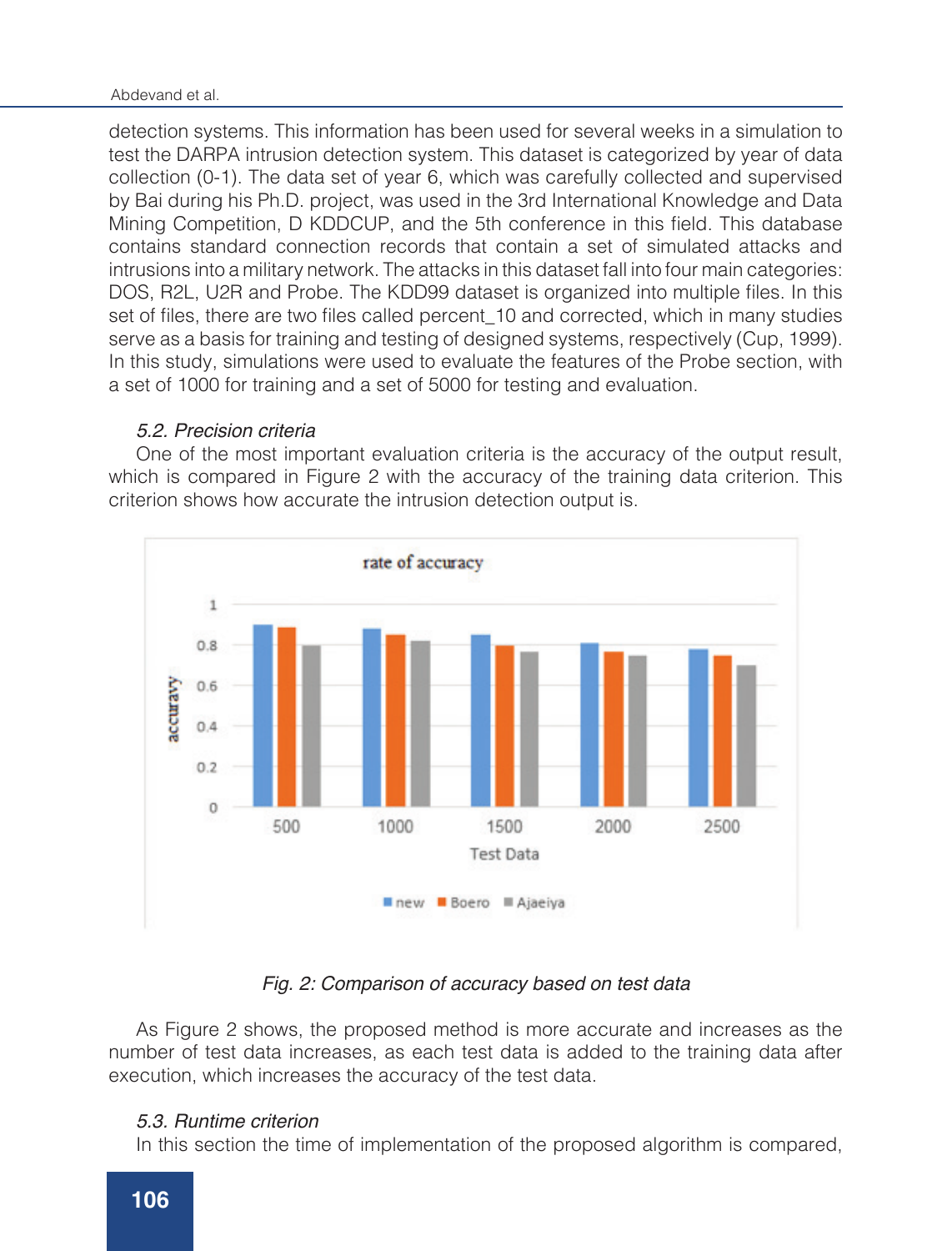Time 140 120 100 second 80 60 40 20  $\circ$ 500 1500 2000 2500 1000 Data Size new Boero **Ajaeiya** 

which is visible in Figure 3.

*Fig. 3: Comparison of execution time*

 As can be viewed in Figure 3, the proposed method is faster than the previous methods.

# *5.4. False Positive Rate Criterion (FPR)*

This measure indicates what percentage of alerts are false. To simulate this scenario, the number of attacks on the data is increased at each step. The simulation result is shown in Fig. 4.



*Fig. 4: FPR criterion*

According to the results of the simulation, the proposed method performs better. The proposed method is more accurate and the accuracy of the test data increases as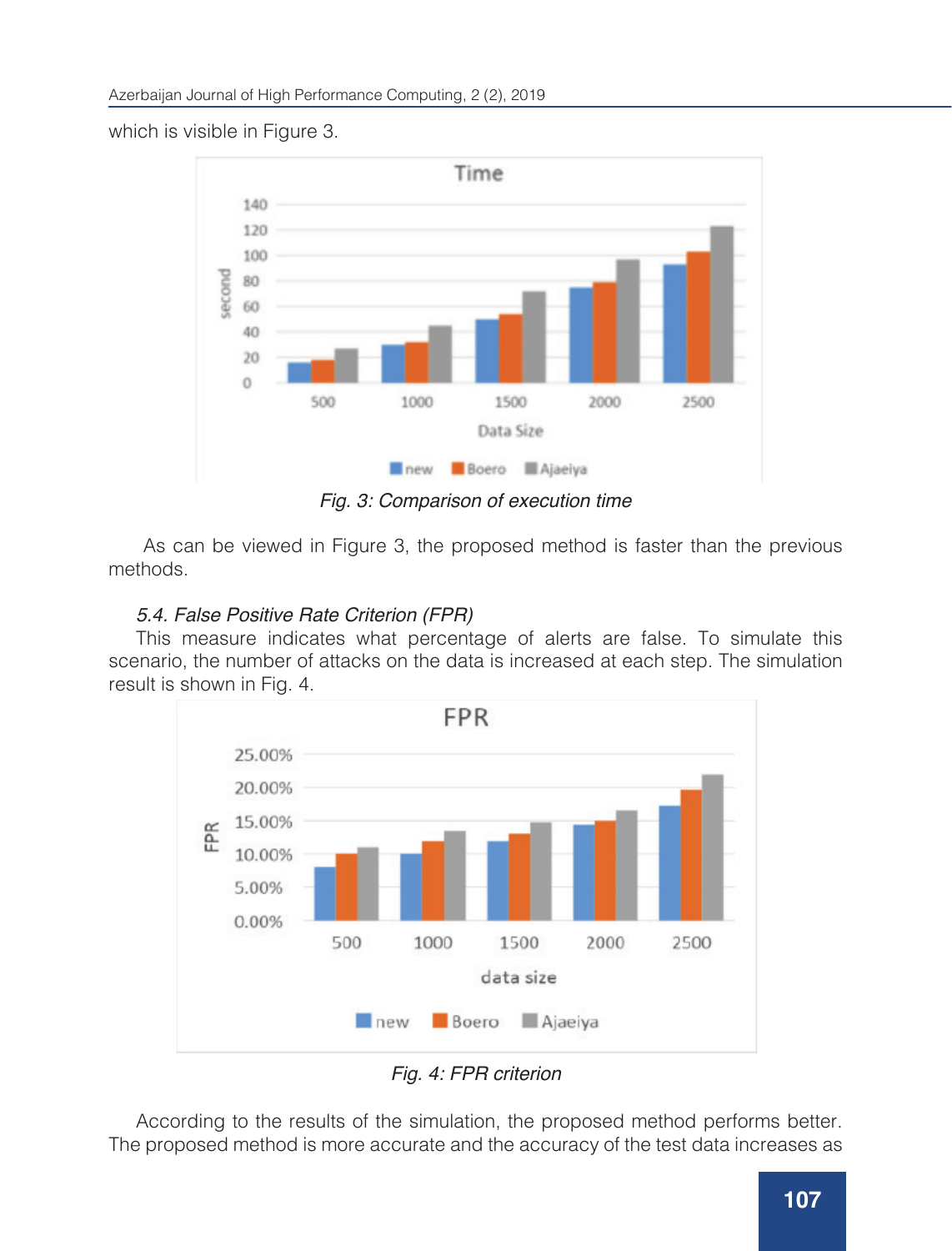the number of test data is added to the training data after execution and this increases the accuracy.

### *5.5. Incorrect FRR Rejection Criterion*

This error occurs when a licensed user system does not erroneously. FRR means the rate of error rejection, also called error number one, and the percentage of times that error occurred.



*Fig. 5: FRR criterion*

 As the graph above shows, the proposed method performs better because the proposed method performs better and is less error-prone because it uses two categories for normal and abnormal data, in which both groups of data Normal and abnormal are processed with high accuracy.



*Fig. 6: FRR criterion*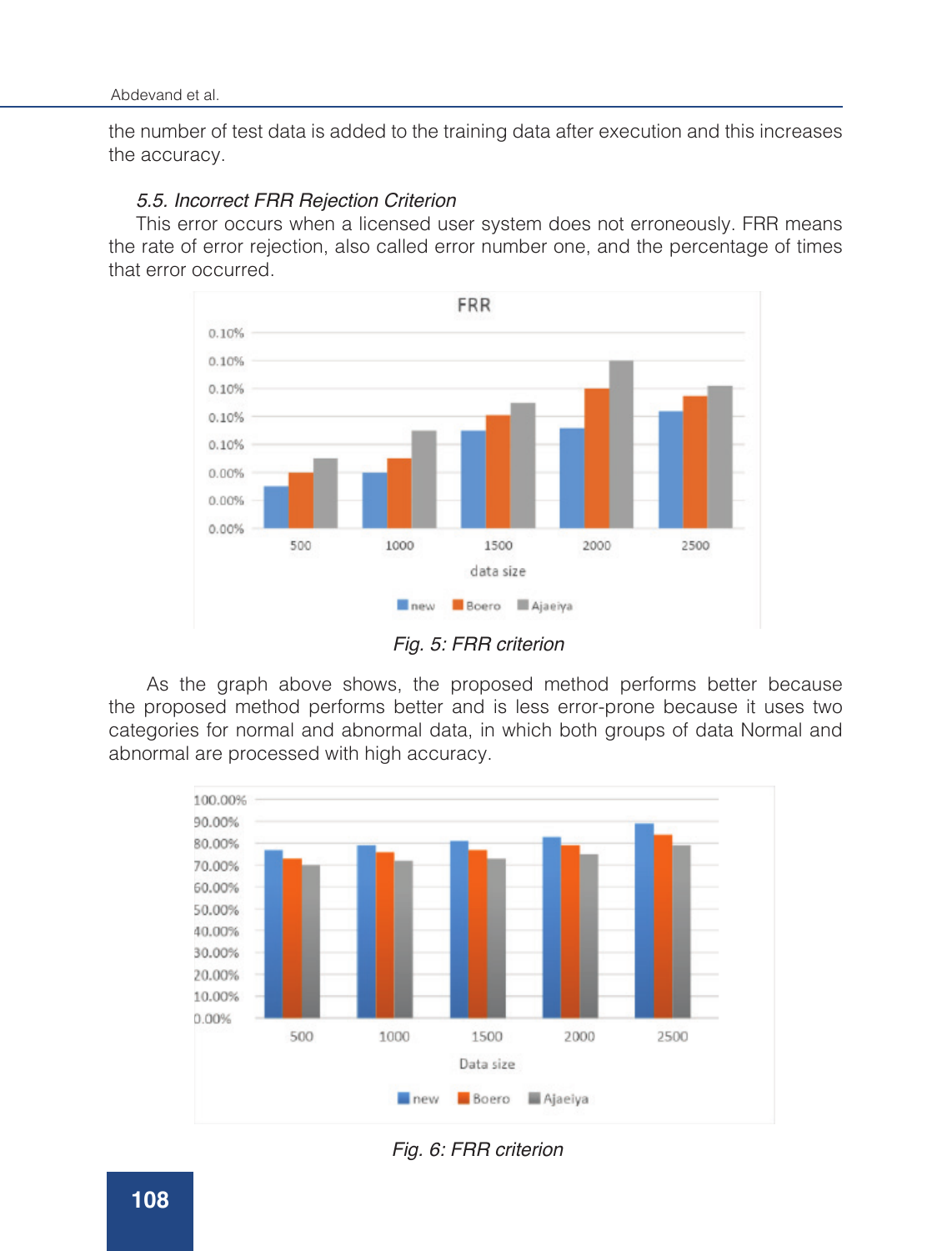# *5.6 Detection Rate Criterion*

To evaluate this scenario the scenario is as the number of training data is increased at each stage and the DR values at each stage are shown in Figure 6.



*Fig. 7: DR criterion*

The simulation results show that the proposed method performs better than the previous method. The reason for the high accuracy of the proposed method is the use of the distance vector mechanism in the ambiguous data segment. When the ambiguous data is detected, the probability of error is increased, but in the proposed method, we apply a statistical method that reduces the error percentage and improves the accuracy.

# *5.7. EER Equal Error Rate Criterion*

Reducing the rate of wrongful acceptance will lead to an unintentional increase



*Fig. 8: EER criterion*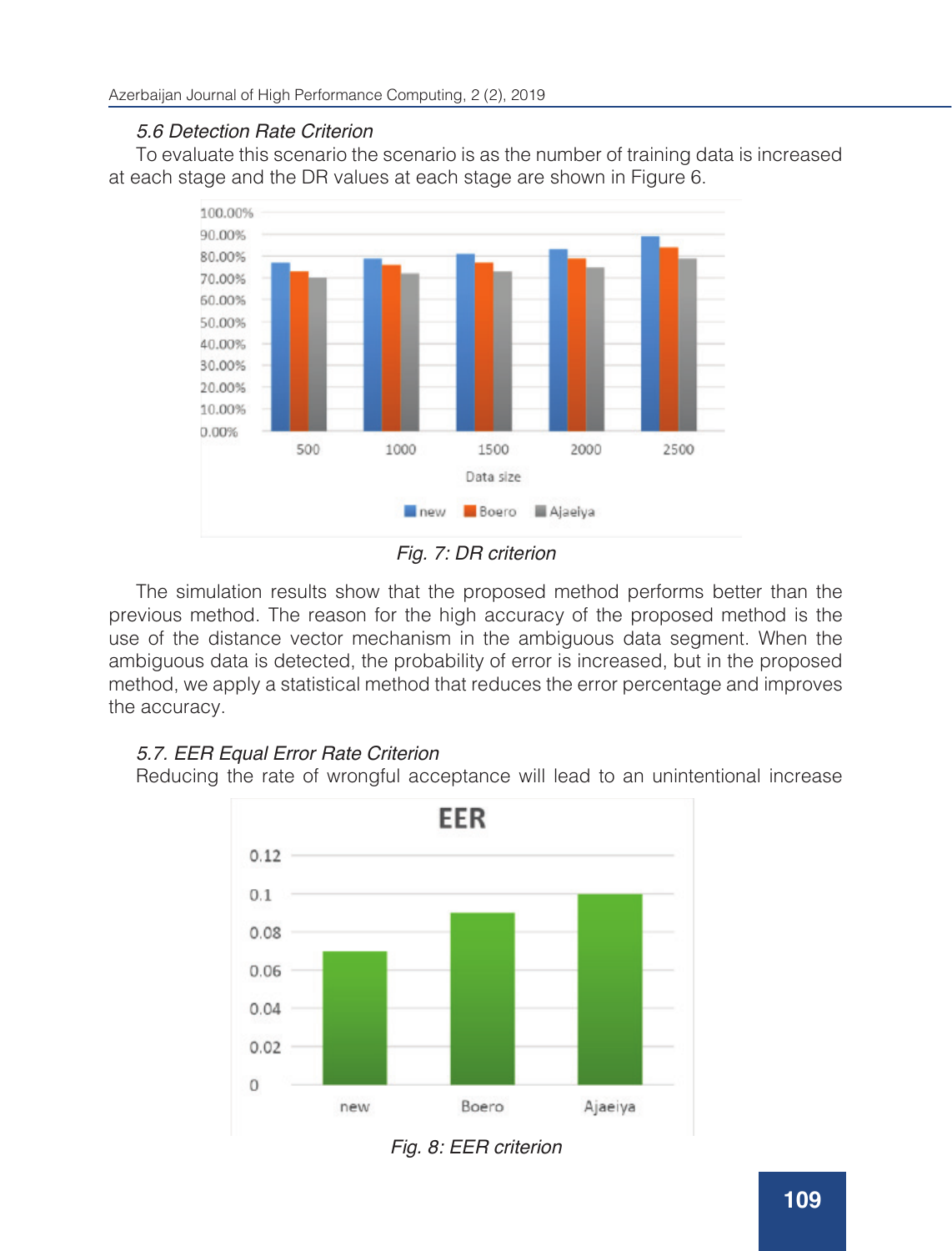in the rate of wrongful acceptance. The point at which the rate of error of rejection is equal to the rate of error of acceptance is the point of error rate. The lower this parameter indicates that the system has a better sensitivity and good balance. The result of comparing this criterion can be seen in Figure 7.

As the graph above shows, the proposed method performs better because the proposed method performs better and is less error-prone because it uses two categories for normal and abnormal data, in which both groups of data Normal and abnormal are processed with high accuracy.

#### *6. Conclusion*

Users who use the service on the network must be highly secure. One important security solution is the intrusion detection system, which can prevent attacks. Intrusion detection allows us to prevent network attacks to increase data security and users. We used the KDD dataset in the proposed method. This dataset consists of two parts of training and testing. In the training section, we used the classes to classify the statuses by comparing the current situation with the training data. In this paper, we simulate the proposed method, and, as the simulation results show, the proposed method performs better than the pre-performance method and can deliver better results with less accuracy and time.

### *References*

Ajaeiya, G. A., Adalian, N., Elhajj, I. H., Kayssi, A., & Chehab, A. (2017, July). Flowbased intrusion detection system for sdn. In *2017 IEEE Symposium on Computers and Communications (ISCC)* (pp. 787-793). IEEE.

Alghuried, A. (2017). A model for anomalies detection in internet of things (IoT) using inverse weight clustering and decision tree.

Ali, S. T., Sivaraman, V., Radford, A., & Jha, S. (2015). A survey of securing networks using software defined networking. *IEEE transactions on reliability, 64* (3), 1086-1097.

 Boero, L., Marchese, M., & Zappatore, S. (2017, September). Support vector machine meets software defined networking in ids domain. In 2017 29<sup>th</sup> International Teletraffic Congress (ITC 29) (Vol. 3, pp. 25-30). IEEE.

Bozakov, Z., & Papadimitriou, P. (2014, May). Towards a scalable software-defined network virtualization platform. In 2014 IEEE Network Operations and Management *Symposium (NOMS)* (pp. 1-8). IEEE.

Campbell, C., & Ying, Y. (2011). Learning with support vector machines. *Synthesis*  lectures on artificial intelligence and machine learning, 5 (1), 1-95.

 Cup, K. D. D. (1999). Dataset. available at the following website http://kdd. ics. uci. edu/databases/kddcup99/kddcup99. html, 72.

Dangovas, V., & Kuliesius, F. (2014, January). SDN-driven authentication and access control system. In The International Conference on Digital Information, Networking, and Wireless Communications (DINWC) (p. 20). Society of Digital Information and Wireless Communication.

Dang-Van, T., & Truong-Thu, H. (2017). A multi-criteria based software defined net-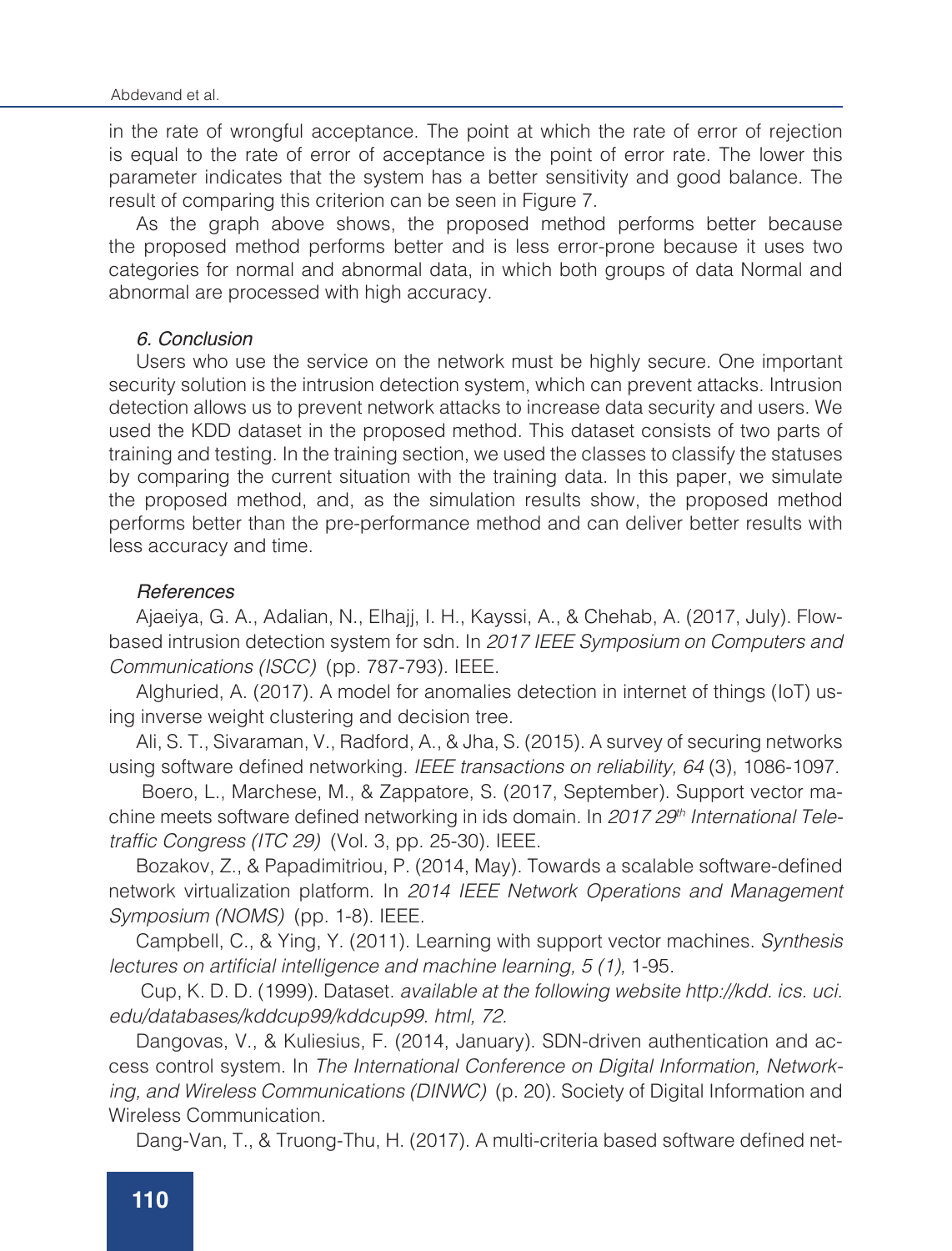working system Architecture for DDoS-attack mitigation. *REV Journal on Electronics and Communications, 6* (3-4).

Dotcenko, S., Vladyko, A., & Letenko, I. (2014, February). A fuzzy logic-based information security management for software-defined networks. In 16<sup>th</sup> International Conference on Advanced Communication Technology (pp. 167-171). IEEE.

Giotis, K., Argyropoulos, C., Androulidakis, G., Kalogeras, D., & Maglaris, V. (2014). Combining OpenFlow and sFlow for an effective and scalable anomaly detection and mitigation mechanism on SDN environments. *Computer Networks, 62,* 122-136.

Hong, S., Xu, L., Wang, H., & Gu, G. (2015, February). Poisoning Network Visibility in Software-Defined Networks: New Attacks and Countermeasures. In *NDSS* (Vol. 15, pp. 8-11).

Karimazad, R., & Faraahi, A. (2011, September). An anomaly-based method for DDoS attacks detection using RBF neural networks. In Proceedings of the International Conference on Network and Electronics Engineering (Vol. 11, pp. 44-48).

Kim, H., & Feamster, N. (2013). Improving network management with software defined networking. IEEE Communications Magazine, 51 (2), 114-119.

Kim, J., Firoozjaei, M. D., Jeong, J. P., Kim, H., & Park, J. S. (2015, October). SDNbased security services using interface to network security functions. In 2015 *Inter*national Conference on Information and Communication Technology Convergence *(ICTC)* (pp. 526-529). IEEE.

Kreutz, D., Ramos, F., Verissimo, P., Rothenberg, C. E., Azodolmolky, S., & Uhlig, S. (2014). Software-defined networking: A comprehensive survey. *arXiv preprint arX*iv:1406.0440.

Narantuya, J. (2015). Distributed Sampling Algorithm for Intrusion Detection in SDN *Environment'* (Doctoral dissertation, Master Thesis. Gwangju Institute of Science and Technology).

Narayanan, R., Lin, G., Syed, A. A., Shafiq, S., & Gilani, F. (2013, October). A framework to rapidly test SDN use-cases and accelerate middlebox applications. In *38th Annual IEEE Conference on Local Computer Networks* (pp. 763-770). IEEE.

Nunes, B. A. A., Mendonca, M., Nguyen, X. N., Obraczka, K., & Turletti, T. (2014). A survey of software-defined networking: Past, present, and future of programmable networks. *IEEE Communications Surveys & Tutorials, 16* (3), 1617-1634.

Porras, P. A., Cheung, S., Fong, M. W., Skinner, K., & Yegneswaran, V. (2015, February). Securing the Software Defined Network Control Layer. In *NDSS*.

Sayeed, M. A., Sayeed, M. A., & Saxena, S. (2015, September). Intrusion detection system based on Software Defined Network firewall. In *2015 1st International Confer*ence on Next Generation Computing Technologies (NGCT) (pp. 379-382). IEEE.

Scott-Hayward, S. (2015, April). Design and deployment of secure, robust, and resilient SDN Controllers. In Proceedings of the 2015 1*st IEEE conference on network*  Softwarization (NetSoft) (pp. 1-5). IEEE.

Scott-Hayward, S., Natarajan, S., & Sezer, S. (2015). A survey of security in software defined networks. *IEEE Communications Surveys & Tutorials, 18* (1), 623-654.